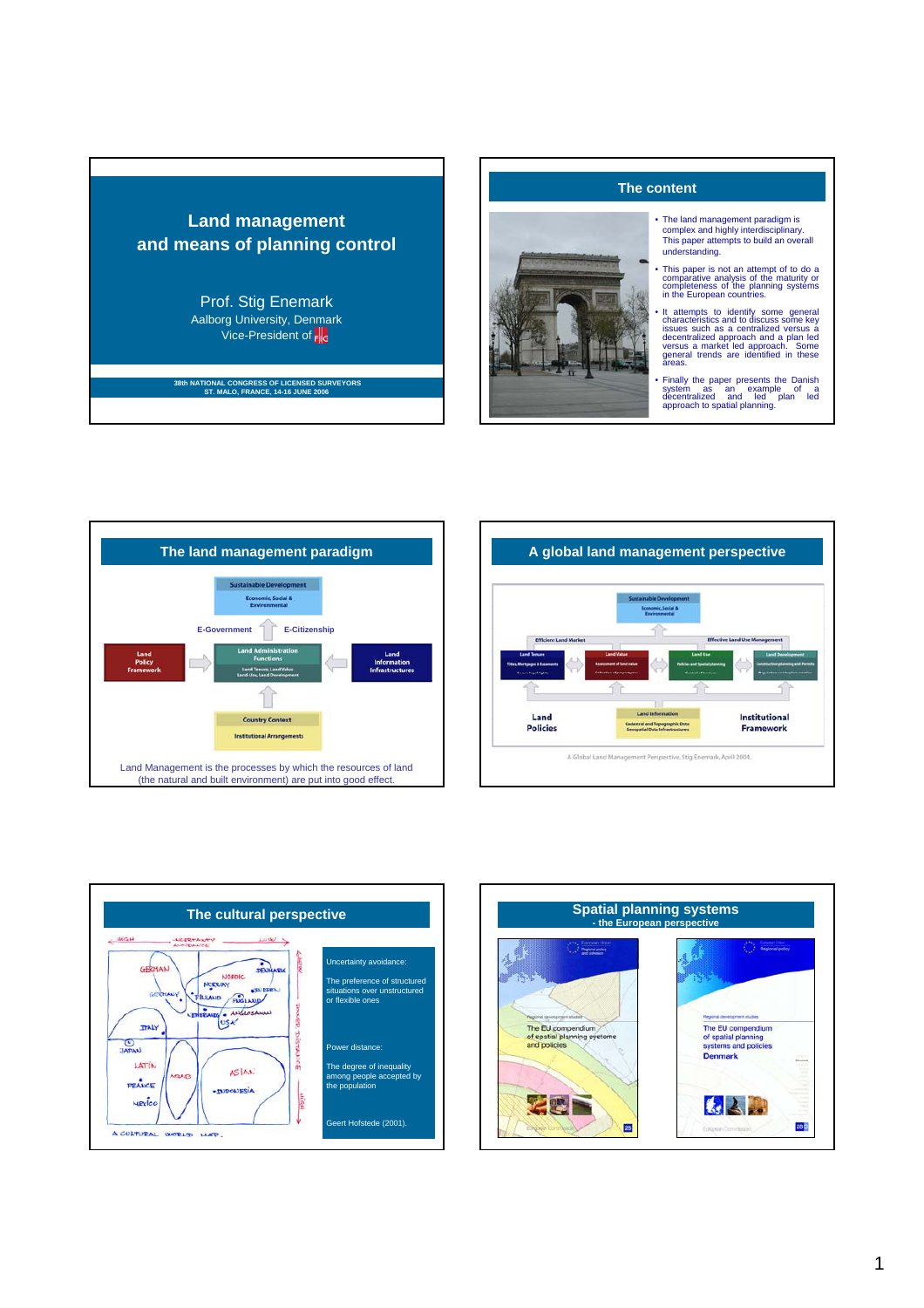# **Major traditions of spatial planning in Europe**

- The regional economic planning approach - **Spatial planning as a policy tool to pursue wide social and economic objectives, especially in relation to disparities in wealth, employment, and social conditions between different regions of the country (France)**
- The comprehensive integrated approach - **Spatial planning is conducted through a systematic and formal hierarchy of plans at central, regional, and local level (Denmark, the Netherlands).**
- The land use management approach - **Planning as a technical discipline which a focus on the control of change of use of land (UK - town and country planning)**
- The urbanism approach -**Key focus on architectural flavour and urban design (Mediterranean countries).**

|                                                                                                     | Close                                                                                                                                        | Distant                                                                                                     |
|-----------------------------------------------------------------------------------------------------|----------------------------------------------------------------------------------------------------------------------------------------------|-------------------------------------------------------------------------------------------------------------|
|                                                                                                     | (there)<br>is.<br>close<br>$\mathbf{a}$<br>relationship<br>between<br>the objectives of the<br>system<br>and<br>what<br>happens in practice) | distant<br>(there)<br>is .<br>a<br>relationship between the<br>objectives and the reality<br>of the system) |
| Discretionary<br>(Departures to plans<br>can be made)                                               | <b>UK</b>                                                                                                                                    |                                                                                                             |
| Moderate<br>(Mechanisms exist for<br>departures to plans to<br>be made)                             | Denmark<br>Finland<br>Ireland<br>Netherlands                                                                                                 | Belgium<br>Portugal                                                                                         |
| Committed<br>discretion<br>(no<br>for<br>decisions to be made<br>contrary to plans and<br>policies) | Austria<br>France<br>Germany<br>Luxembourg<br>Sweden                                                                                         | Greece<br>Italy<br>Spain                                                                                    |

- Decentralisation in EU to the most local level - **Experienced in most European countries (maybe except France) - Varies in terms of centralisation versus deconcentration of power**
- The principle of subsidiarity - **Solving the problems at lowest possible level - This should produce efficient service, better use of local knowledge, greater participation and democracy, increased popular consent, and political stability**
- Think global act local - **A decentralised decision making process is assumed to produce the right decision in relation to local needs - Land use planning then becomes a part of local politics**

### **Centralisation versus decentralisation Centralisation versus decentralization Local level authorities in Europe**

| Member State       | Type of local authority | Number | Average population |
|--------------------|-------------------------|--------|--------------------|
| France (Metropole) | Communes                | 36.558 | 1,550              |
| Luxembourg         | Communes                | 118    | 3,300              |
| Östermich          | Gemeinden               | 2,300  | 3,000              |
| España             | Municipalities          | 8.077  | 4,800              |
| Deutschland        | Gemeinden               | 16,040 | 5,000              |
| Italia             | Comuni                  | 8.102  | 7,000              |
| Suomi-Finland      | Kunnat/Kommuner         | 454    | 11,000             |
| Belgique-België    | Gemeente/Communes       | 589    | 17,000             |
| <b>Danmark</b>     | Municipalities          | 275    | 20,000             |
| Nederland          | Germeentes              | 647    | 23,000             |
| Sverige            | Kommuner                | 288    | 30,000             |
| Portugal           | Câmaras                 | 305    | 34,000             |
| Ireland-Eire (2)   | Districts               | 88     | 40,000             |
| United Kingdom     | <b>Districts</b>        | 483    | 119,000            |
| Ellas (3)          | Prefecture              | 54     | 190,000            |

### **A plan led versus a market led approach A plan led approach - DK**

| <b>Political</b><br><b>Planning</b><br>decision<br><b>Regulations</b> | <b>Desirable</b>                                    | Undesirable        |
|-----------------------------------------------------------------------|-----------------------------------------------------|--------------------|
| <b>Conforming with</b><br>planning regulation                         | <b>Permission</b><br>May be subject to a local plan | <b>Prohibition</b> |
| Not conforming with<br>planning regulations                           | <b>Adjustment</b>                                   | <b>Refusal</b>     |

It is possible to ensure that undesirable development does not occur; but it can not be ensured that desirable development actually happens at the right place and the right time.

The planning regulations are mainly restrictive – not proactive

# **A market led approach – UK**

- Local development plans are prepared to control conflicts between development and protection
	- All developments needs advanced consent planning permission - not legally binding
	- departures may be permitted if justified
- Any relevant matter can be considered when deciding on development proposals - the development plan is seen as only one consideration - the system is more open to market forces
- Rights to appeal to central government where permission to develop is refused
	- More than 26 000 appeal each year on third are successful in overturning the original decision by the local planning authority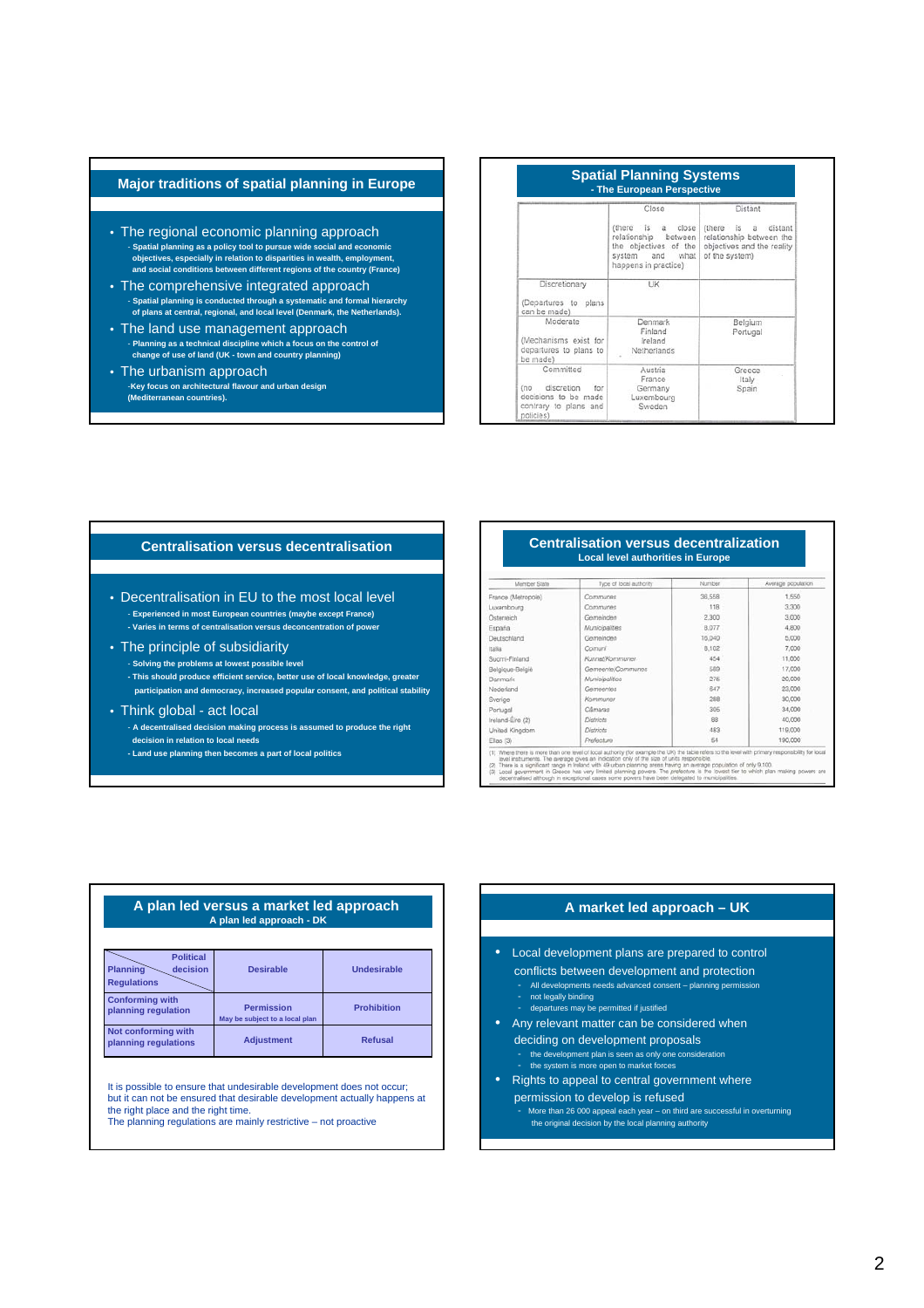









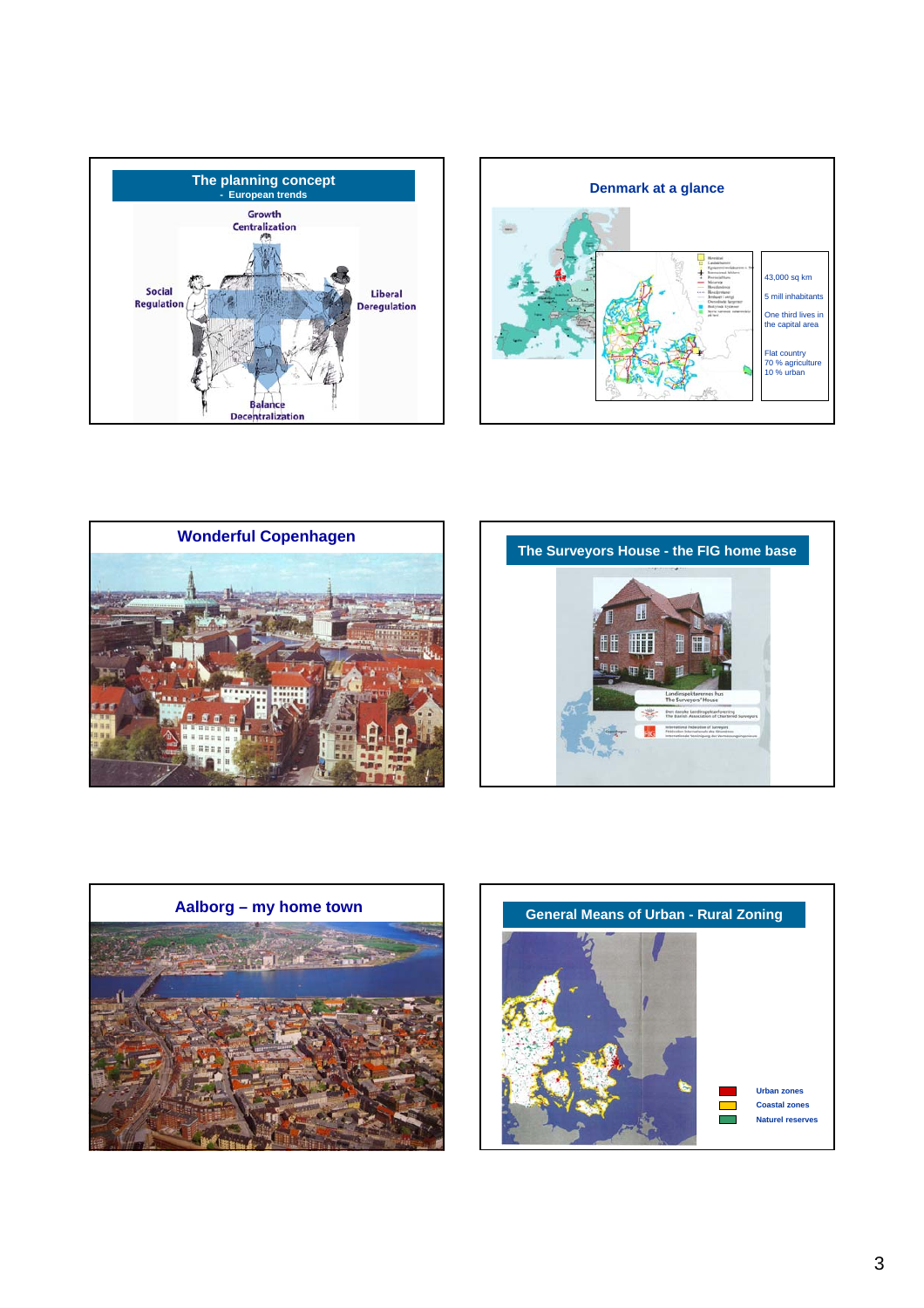



**2 periods of public hearings, 8 weeks:**

**- 1th period concerns strategies, ideas and** 

-**2th period concerns the planning proposal**

**The plan are adopted by the regional and local authorities themselves – and there is opportunity for appeal against the content of the plans.**





- Based on democratic ideals such as to establish a local representative democracy responsible for serving local needs
- expectations of prosperity and a balanced control towards sustainability • Finely tuned impact between central and local government
- deciding on development proposals - mix of vertical and horizontal connections within the various sectors - means of monitoring, dialogue, and the national power of veto
- The purpose is to solve the tasks at the lowest possible level – planning is politics - Combining responsibility for decision making with accountability for
	- financial and economic consequences